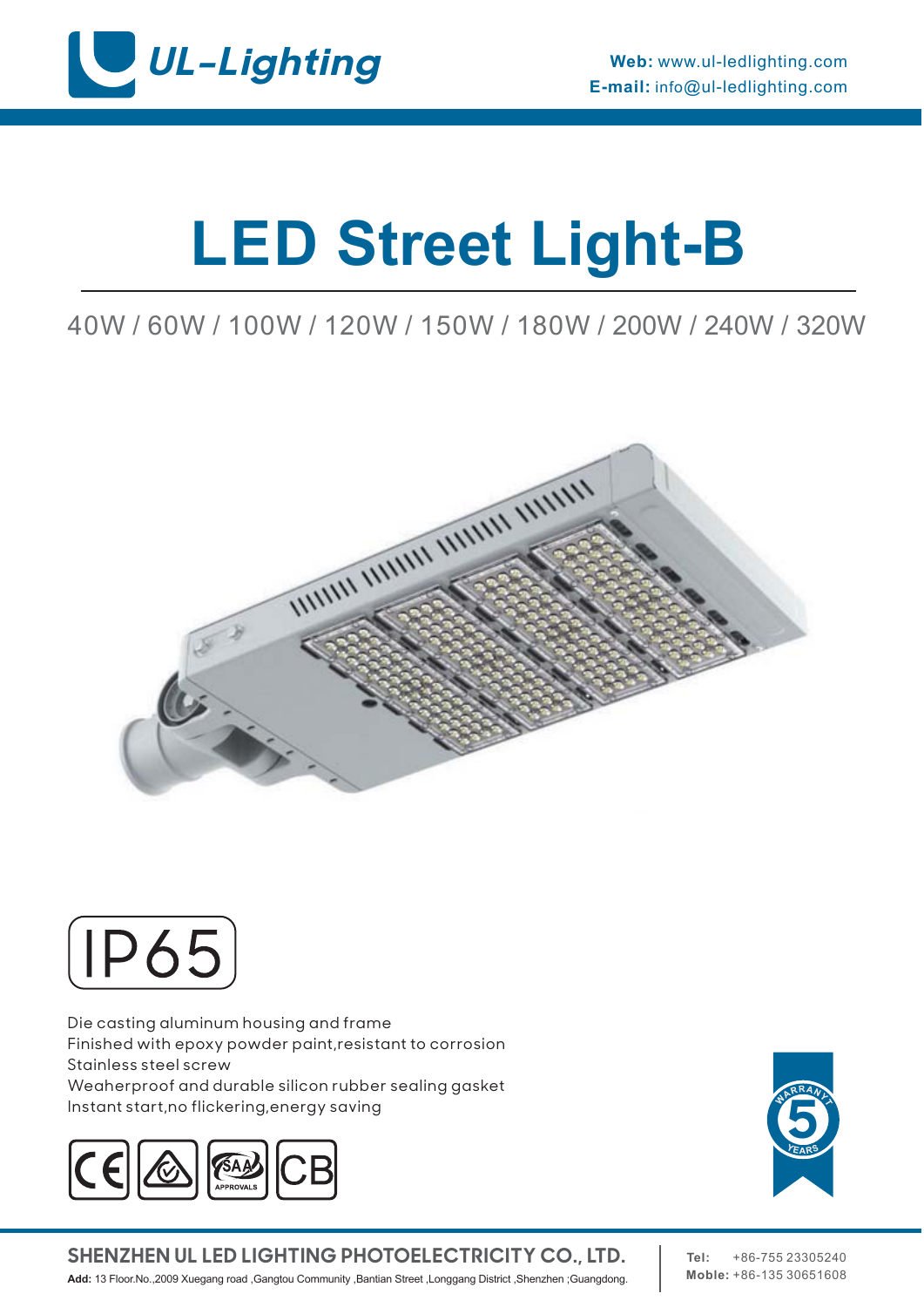

### **Application**

- 1. Street Lighting, Road Lighting, Roadway Lighting
- 2. Outdoor Area Lighting, High Mast Lighting
- 3. Parking Lot Lighting, SOlar Lighting



### **Dimension (Unit: mm)**



**SHENZHEN UL LED LIGHTING PHOTOELECTRICITY CO., LTD. Add:** 13 Floor.No.,2009 Xuegang road ,Gangtou Community ,Bantian Street ,Longgang District ,Shenzhen ;Guangdong. **Moble:** +86-135 30651608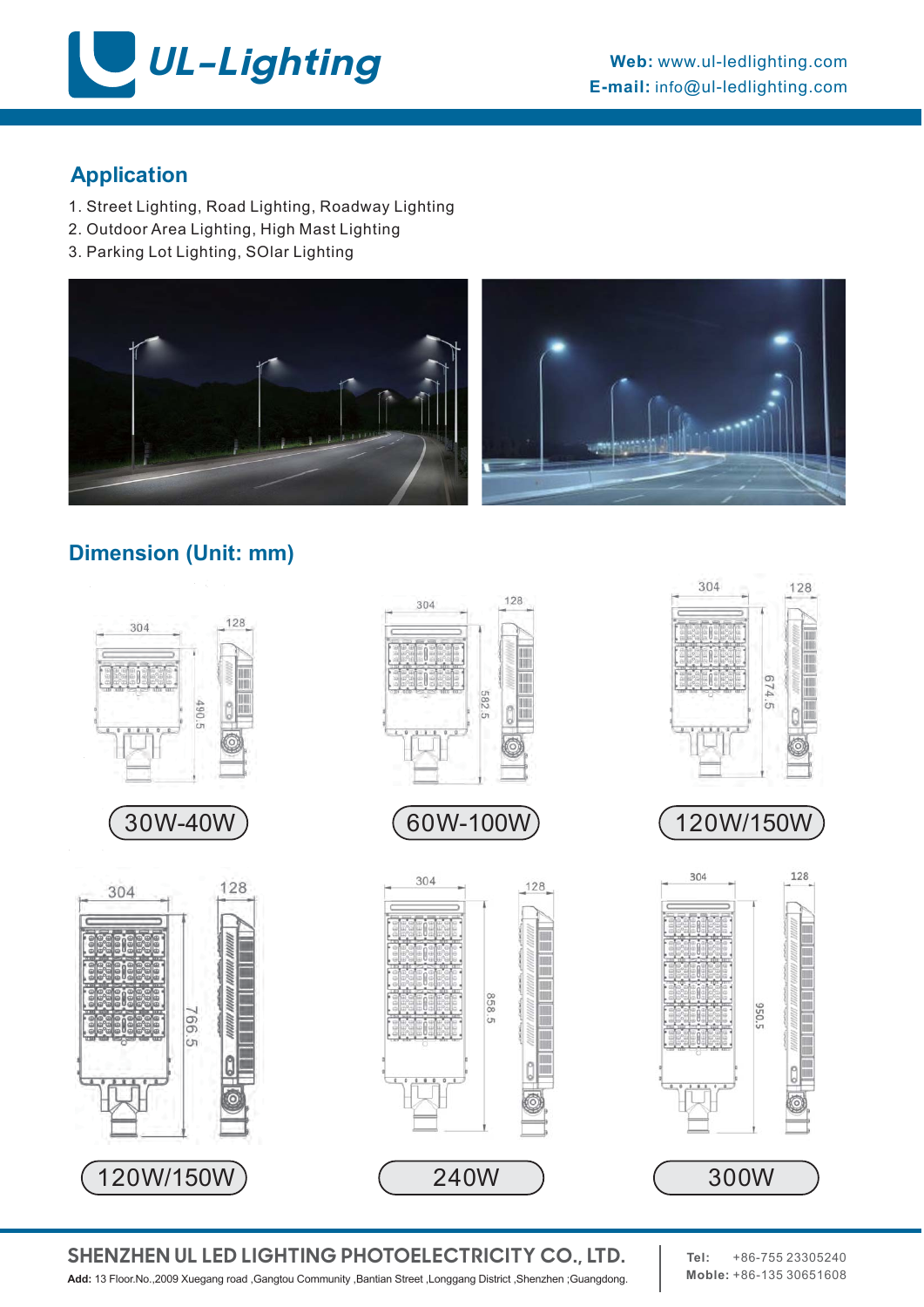

### **Technical Specification**

### **A**: **Technical Parameter**

| <b>Item</b>                     | ULST-40W-B          | <b>ULST-100W-B</b> | <b>ULST-150W-B</b> |  |  |
|---------------------------------|---------------------|--------------------|--------------------|--|--|
| Dimension                       | 490*304*128<br>mm   | 582*304*128<br>mm  | 674*304*128<br>mm  |  |  |
| Voltage                         | AC85V-265V~50/60HZ  |                    |                    |  |  |
| Power                           | 30W-40W             | 60W-100W           | 120W/150W          |  |  |
| <b>LED Driver</b>               | HLG-40H             | HLG-60H/80H/100H   | HLG-120H/150H      |  |  |
| <b>LED Type</b>                 | Lumileds            |                    |                    |  |  |
| <b>LED Quantity</b>             | 56pcs               | 112pcs             | 168pcs             |  |  |
| Lumen $(\pm 10\%)$              | 3900-5200lm         | 7800-13000lm       | 15600lm/19500lm    |  |  |
| Color Temperature (CCT)         | 4500K-5500K         |                    |                    |  |  |
| <b>Beam Angel</b>               | $120^\circ$         |                    |                    |  |  |
| Color Rendering Index (CRI)     | Ra > 80             |                    |                    |  |  |
| Power Supply Efficiency         | >95%                |                    |                    |  |  |
| <b>LED Luminous Efficiency</b>  | $>130$ lm/W         |                    |                    |  |  |
| Power Factor (PF)               | >0.95               |                    |                    |  |  |
| Total Harmonic Distortion (THD) | $\leq 15\%$         |                    |                    |  |  |
| <b>IP Rank</b>                  | IP 67               |                    |                    |  |  |
| Certificate                     | C-TICK, SAA, CE, CB |                    |                    |  |  |
| Material                        | AL+PC               |                    |                    |  |  |

| <b>Item</b>                     | <b>ULST-180W-B</b>  | <b>ULST-240W-B</b> | <b>ULST-300W-B</b> |  |  |
|---------------------------------|---------------------|--------------------|--------------------|--|--|
| Dimension                       | 766*304*128<br>mm   | 858*304*128<br>mm  | 950*304*128<br>mm  |  |  |
| Voltage                         | AC85V-265V~50/60HZ  |                    |                    |  |  |
| Power                           | 180W /200W          | <b>240W</b>        | 300W               |  |  |
| <b>LED Driver</b>               | HLG-185H/240H       | <b>HLG-240H</b>    | <b>HLG-320H</b>    |  |  |
| <b>LED Type</b>                 | Lumileds            |                    |                    |  |  |
| <b>LED Quantity</b>             | 224pcs              | 280pcs             | 336pcs             |  |  |
| Lumen $(\pm 10\%)$              | 23400lm/26000lm     | 31200lm            | 39000lm            |  |  |
| Color Temperature (CCT)         | 4500K-5500K         |                    |                    |  |  |
| <b>Beam Angel</b>               | $120^\circ$         |                    |                    |  |  |
| Color Rendering Index (CRI)     | Ra > 80             |                    |                    |  |  |
| Power Supply Efficiency         | >95%                |                    |                    |  |  |
| <b>LED Luminous Efficiency</b>  | $>130$ lm/W         |                    |                    |  |  |
| Power Factor (PF)               | >0.95               |                    |                    |  |  |
| Total Harmonic Distortion (THD) | $\leq 15\%$         |                    |                    |  |  |
| IP Rank                         | IP 67               |                    |                    |  |  |
| Certificate                     | C-TICK, SAA, CE, CB |                    |                    |  |  |
| Material                        | AL+PC               |                    |                    |  |  |

**SHENZHEN UL LED LIGHTING PHOTOELECTRICITY CO., LTD. Add:** 13 Floor.No.,2009 Xuegang road ,Gangtou Community ,Bantian Street ,Longgang District ,Shenzhen ;Guangdong. **Moble:** +86-135 30651608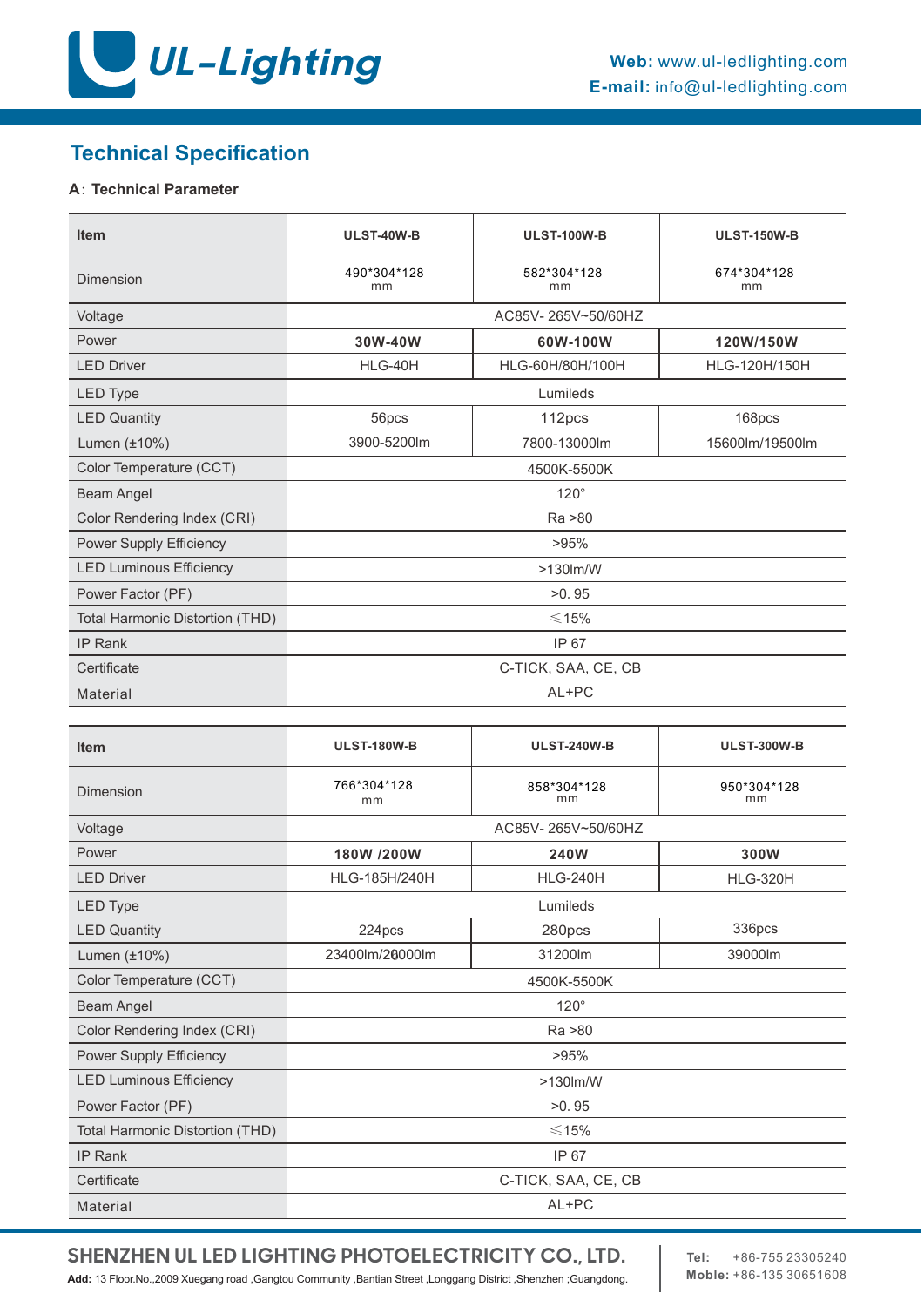

### **B**: **Environmental**

| Temperature Range Operating     | $-20^{\circ}$ C to 50 $^{\circ}$ C |
|---------------------------------|------------------------------------|
| <b>Humidity Range Operating</b> | 10% to 80%                         |
| Temperature Range Storage       | $-40^{\circ}$ Cto 65 $^{\circ}$ C  |
| Humidity Range Storage          | 10% to 80%                         |

### **Plane Isolux Curve & Illumination Cone Curve**



## **SHENZHEN UL LED LIGHTING PHOTOELECTRICITY CO., LTD. Add:** 13 Floor.No.,2009 Xuegang road ,Gangtou Community ,Bantian Street ,Longgang District ,Shenzhen ;Guangdong. **Moble:** +86-135 30651608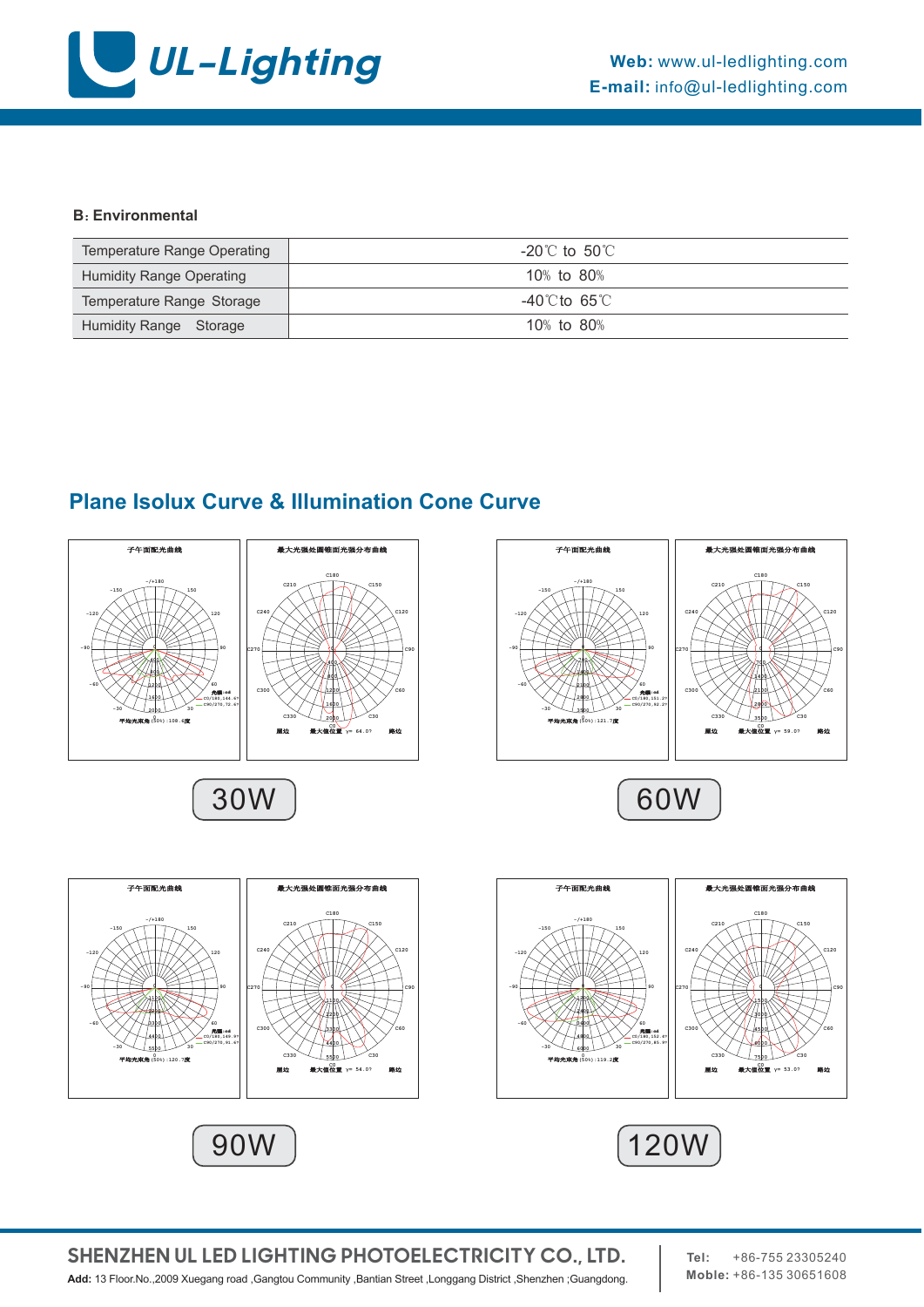



**Layers**



**SHENZHEN UL LED LIGHTING PHOTOELECTRICITY CO., LTD. Add:** 13 Floor.No.,2009 Xuegang road ,Gangtou Community ,Bantian Street ,Longgang District ,Shenzhen ;Guangdong. **Moble:** +86-135 30651608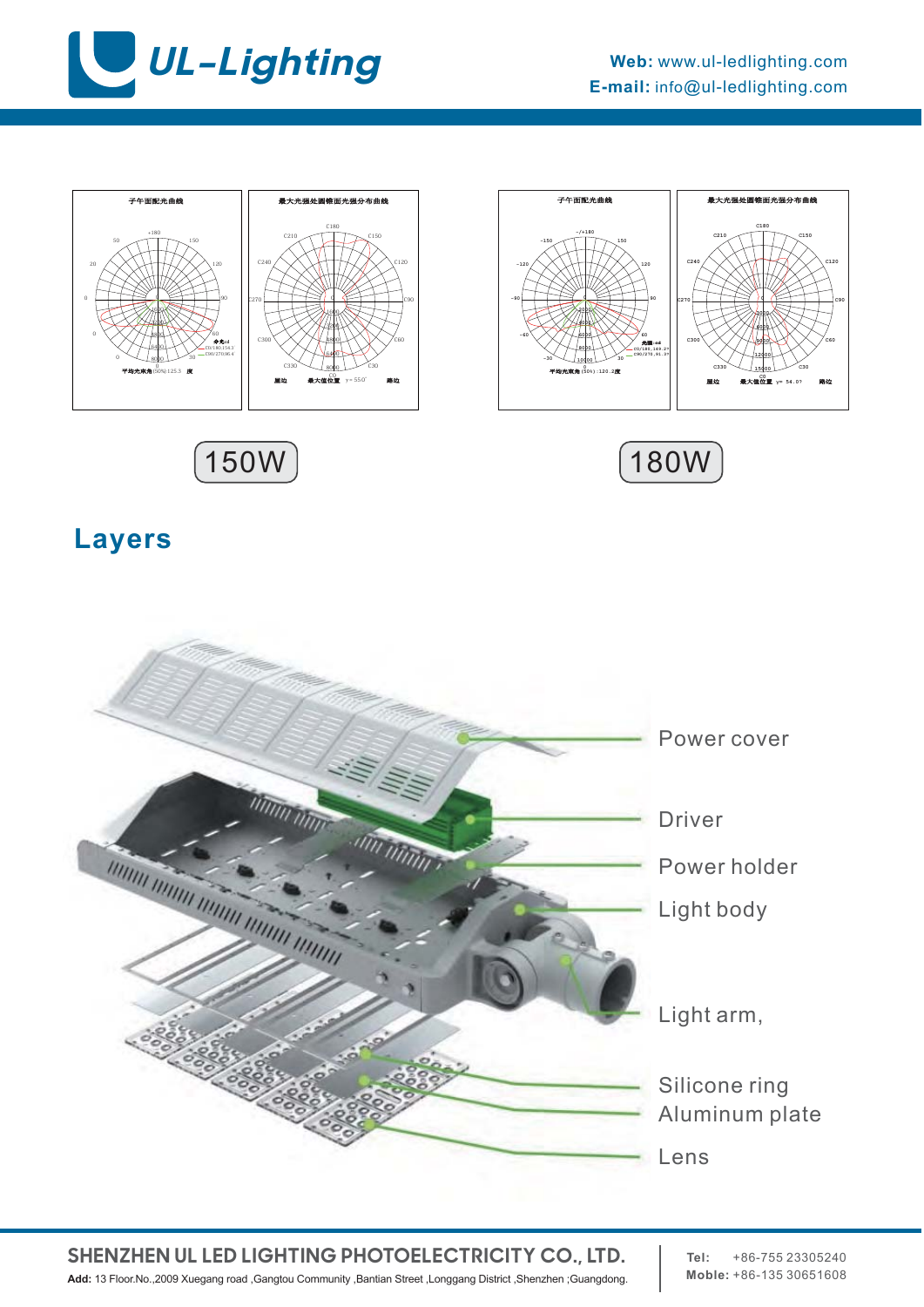

## **Installation**



### Step4:Adjust the lamp's arm up to suitable angle complete installation, turn on circut

**SHENZHEN UL LED LIGHTING PHOTOELECTRICITY CO., LTD. Add:** 13 Floor.No.,2009 Xuegang road ,Gangtou Community ,Bantian Street ,Longgang District ,Shenzhen ;Guangdong. **Moble:** +86-135 30651608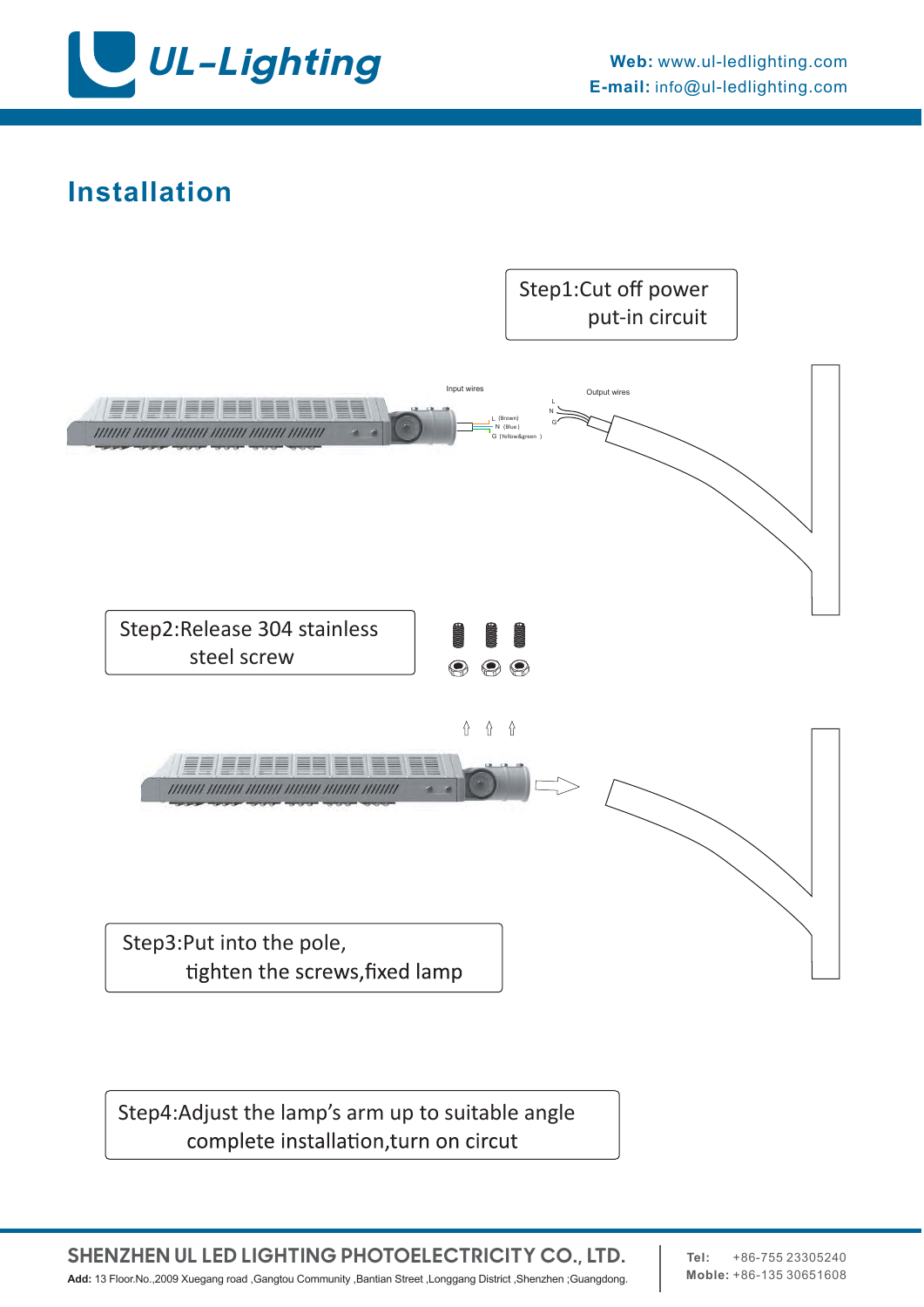## **Packing**

### **A**: **Packing Information**

| <b>Item</b>     | 1 Model             | 2 Model             | 3 Model          | 4 Model                                                  | 5 Model          | 6 Model              |
|-----------------|---------------------|---------------------|------------------|----------------------------------------------------------|------------------|----------------------|
| <b>Box Size</b> | 56*39.5*19.5<br>cm. | 65*39.5*19.5<br>cm. | cm               | 74.5*39.5*19.5   83.5*39.5*19.5   92.5*39.5*19.5  <br>cm | cm               | 102*39.5*19.5<br>cm. |
| G.W.            | 3.5 <sub>kg</sub>   | 7.10 <sub>kg</sub>  | 8.3kg            | 9.3kg                                                    | 10.6kg           | 12.1kg               |
| QTY/Box         | 1pcs                | 1 <sub>pcs</sub>    | 1 <sub>pcs</sub> | 1pcs                                                     | 1 <sub>pcs</sub> | 1 <sub>pcs</sub>     |





R **Add:** No.135 Ganli Industrial Park, Bulan Road, Buji,<br>Longgang District, Shenzhen, China

Tel: +86-75528017123 Tel: +86-13751114026 Fax: +86-75528011078

Email: hysales@hongyaled.com Web: www.hongyaled.com